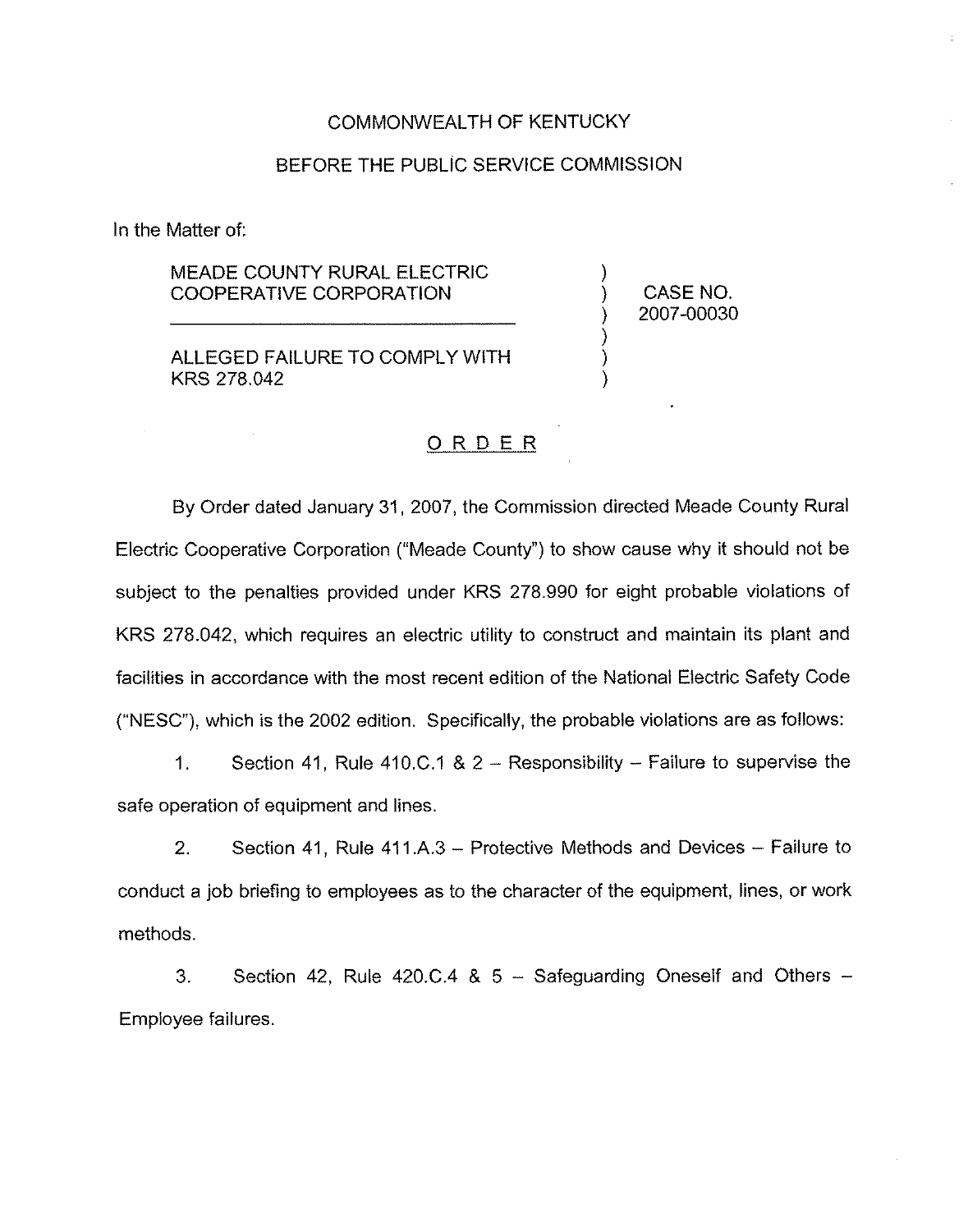4. Section 42, Rule 420.H —Tools and Protective Equipment —Failure of an employee to use personal protective equipment, devices, and tools.

5. Section 42, Rule 421.A.1, 2 8 3 —General Operating Routines —Failure in the duties of the first-level supervisor.

6. Section 44, Rule 441,A.1 —Energized Conductors or Parts —Failure to adhere to minimum approach distance to live parts.

7. Section 44, Rule 441.A.3 (a, b & d) – Failure to take precautions for approach.

8. Section 44, Rule 443.A.1 —Work on Energized Lines and Equipment— Failure to apply safeguards.

The alleged violations arose from a November 13, 2006 accident in Breckinridge County, wherein Donald R. Taylor, an employee of Richardson Contracting, was fatally injured due to electrocution after making contact with a 7,200-volt phase wire. Richardson Contracting was a contractor company hired by Meade County for a 3-year electric construction project.

Meade County submitted an answer to the Commission's show cause Order and, subsequently, requested an informal conference. The informal conference was held at the Commission's offices on March 21, 2007, The discussions at the informal conference led to the filing of a Joint Stipulation of Facts and Settlement Agreement (collectively referred to as "Settlement Agreement" ). The Settlement Agreement, attached hereto as Appendix A and incorporated herein by reference, sets forth Meade County's agreement with the statement of facts contained in the Commission Staff's Electric Utility Personal Injury Accident Report ("Report" ), dated December 11, 2006.

 $-2-$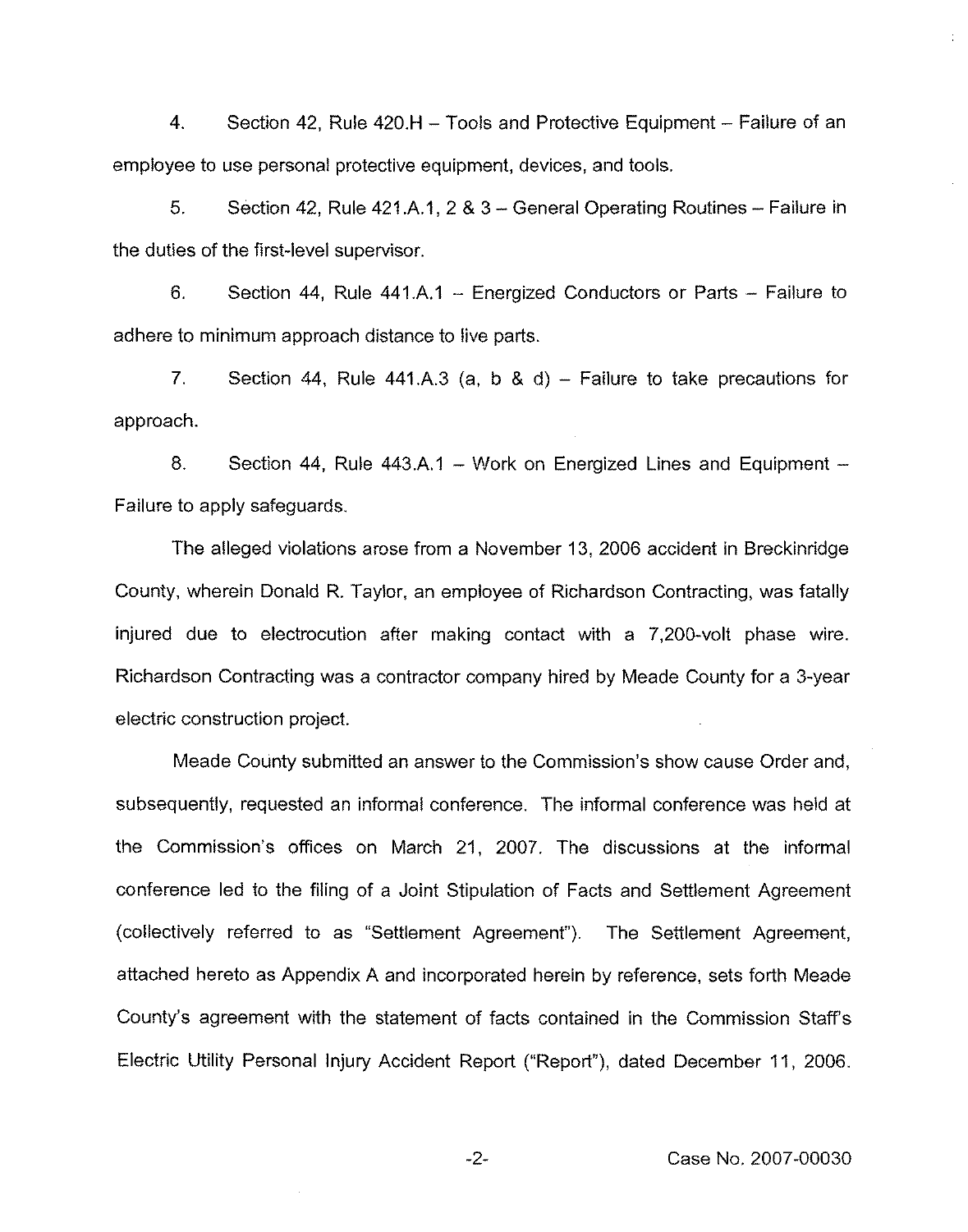The Report was appended to the Commission's January 31, 2007 show cause Order. The Settlement Agreement also discusses the remedial actions to be taken by Meade County and and a civil penalty in the amount of \$9,000.00that Meade County will pay in full satisfaction of this proceeding.

In determining whether the terms of the Settlement Agreement are in the public interest and are reasonable, the Commission has taken into consideration the comprehensive nature of the Settlement Agreement and Meade County's willingness to revise its safety audit procedures, implement job briefing documentation methods for contractor crews, and cooperate in achieving a resolution of this proceeding. Based on the evidence of the record and being otherwise sufficiently advised, the Commission finds that the Settlement Agreement is in accordance with the law and does not violate any regulatory principle. The Settlement Agreement is a product of arm's-length negotiations among capable, knowledgeable parties, is in the public interest, and results in a reasonable resolution of all issues in this case.

IT IS THEREFORE ORDERED that:

1. The Joint Stipulation of Facts and Settlement Agreement is adopted and approved in its entirety as a complete resolution of all issues in this case.

2. Meade County shall pay \$9,000.00 as a civil penalty within 30 days of the date of this Order by cashier's check or money order payable to the Kentucky State Treasurer and mailed or delivered to the Office of General Counsel, Kentucky Public Service Commission, 211 Sower Boulevard, Post Office Box 615, Frankfort, Kentucky 40602.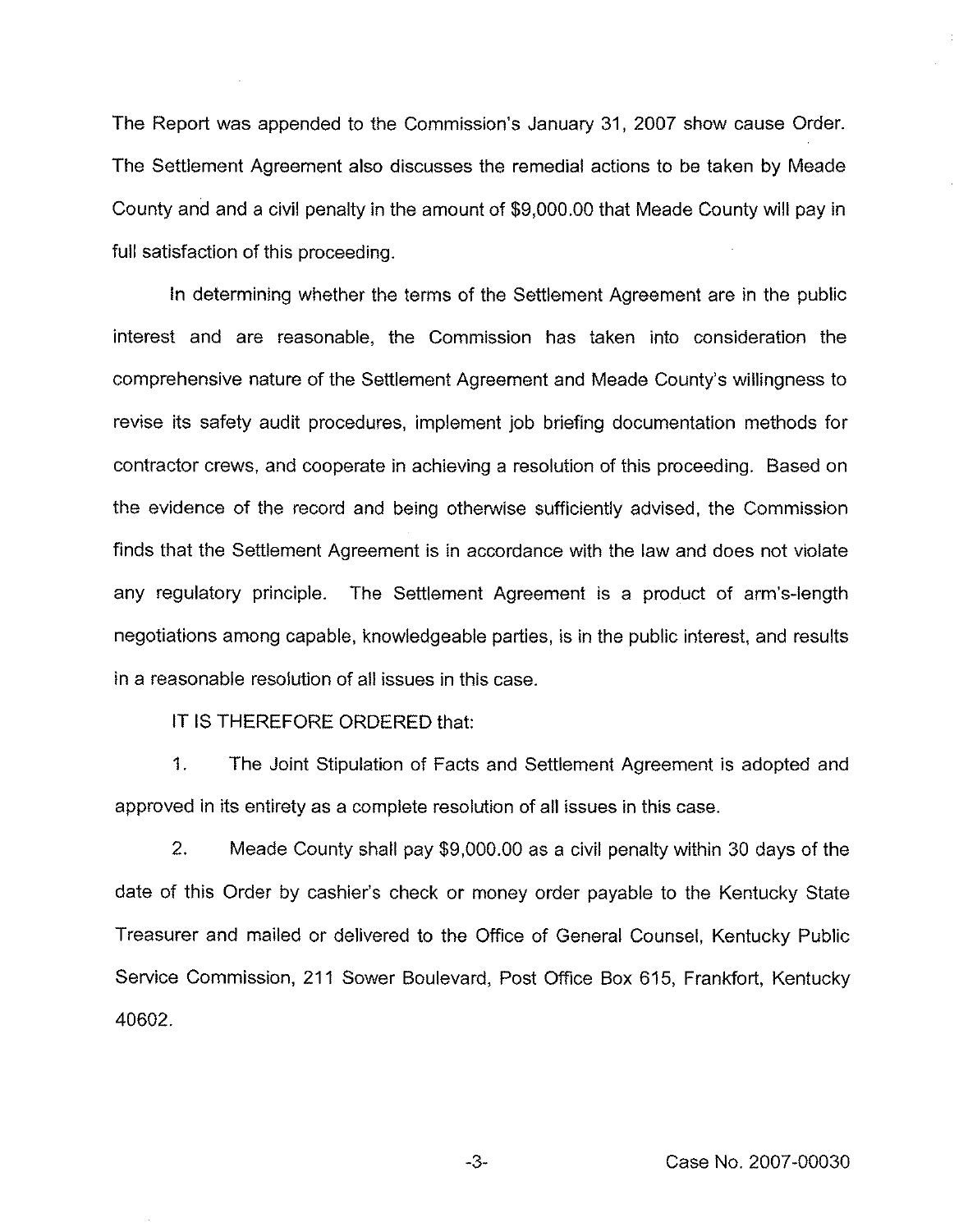3. Meade County shall file, within 30 days of the date of this Order, a notice setting forth the name and job title of the Meade County employee who will be responsible for ensuring that safety audits are performed and those written documents are maintained in accordance with the Settlement Agreement.

4. Upon payment of the \$9,000.00 civil penalty and the filing of the notice referenced in the ordering paragraph above, this case shall be closed and removed from the Commission's docket without further Order of the Commission.

Done at Frankfort, Kentucky, this 9th day of May, 2007.

By the Commission

 $\overline{\phantom{a}}$ Executive Director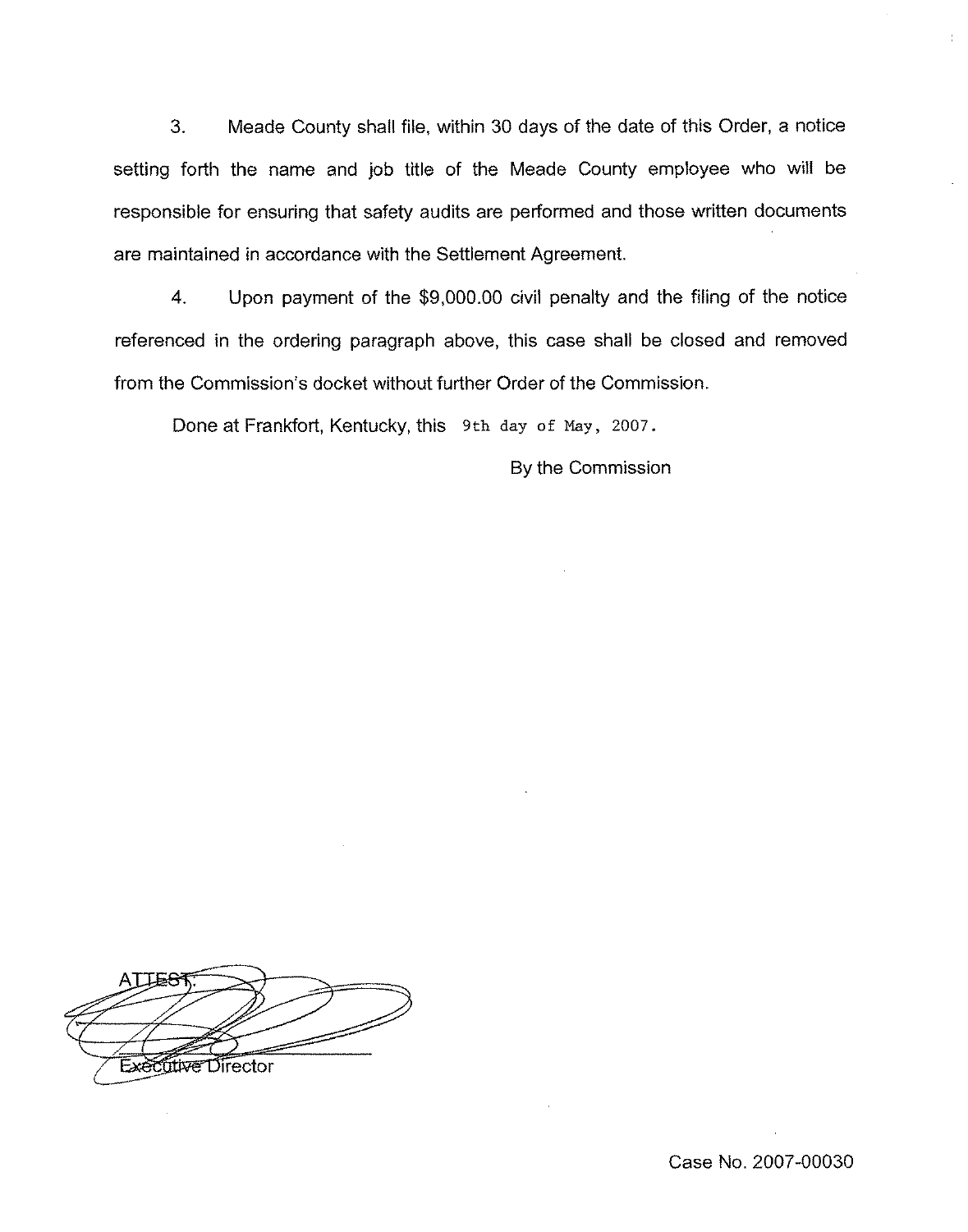## APPENDIX A

### APPENDIX TO AN ORDER OF THE KENTUCKY PUBLIC SERVICE COMMISSION IN CASE NO. 2007-00030 DATED May 9, 2007.

 $\overline{\phantom{a}}$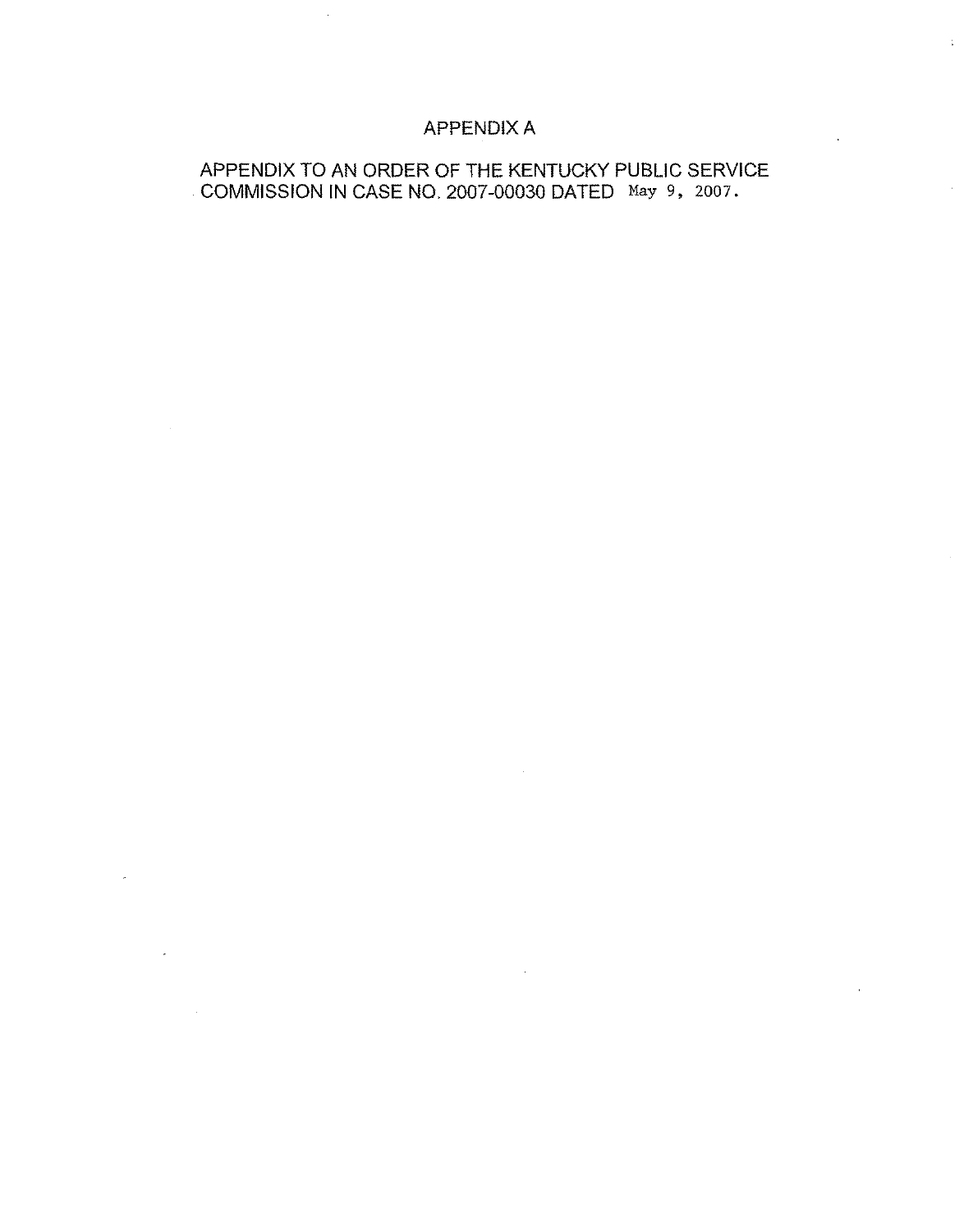### COMMONWEALTH OF KENTUCKY

RECEIVED

APR 2 3 2007

**GENERAL COUNSEL** 

BEFORE THE PUBLIC SERVICE COMMISSION

In the Matter of:

MEADE COUNTY RURAL ELECTRIC COOPERATIVE CORPORATION

) CASE NO. ) 2007-00030

)

) ) )

ALLEGED FAILURE TO COMPLY WITH KRS 278.042

## JOINT STIPULATION OF FACTS AND SETTLEMENT AGREEMENT

It is the intent and purpose of the parties to this proceeding to express their agreement on a mutually satisfactory resolution of all of the issues in the proceeding. This agreement is formally known as a Stipulation of Facts and Settlement Agreement ("Stipulation"). The parties to this proceeding are Meade County Rural Electric Cooperative Corporation ("Meade County RECC'\*) and Staff of the Kentucky Public Service Commission ("Commission Staff").

It is understood by all parties that this Stipulation is not binding upon the Public Service Commission ("Commission"). The Commission must independently approve and adopt this Stipulation before this matter can be deemed concluded and removed from the Commission's docket. The parties have expended considerable efforts to reach a stipulation as to the facts of this matter, as well as in developing a proposal for settlement. Meade County RECC and Commission Staff agree that this Stipulation, viewed in its entirety, constitutes a reasonable resolution of all issues in this proceeding.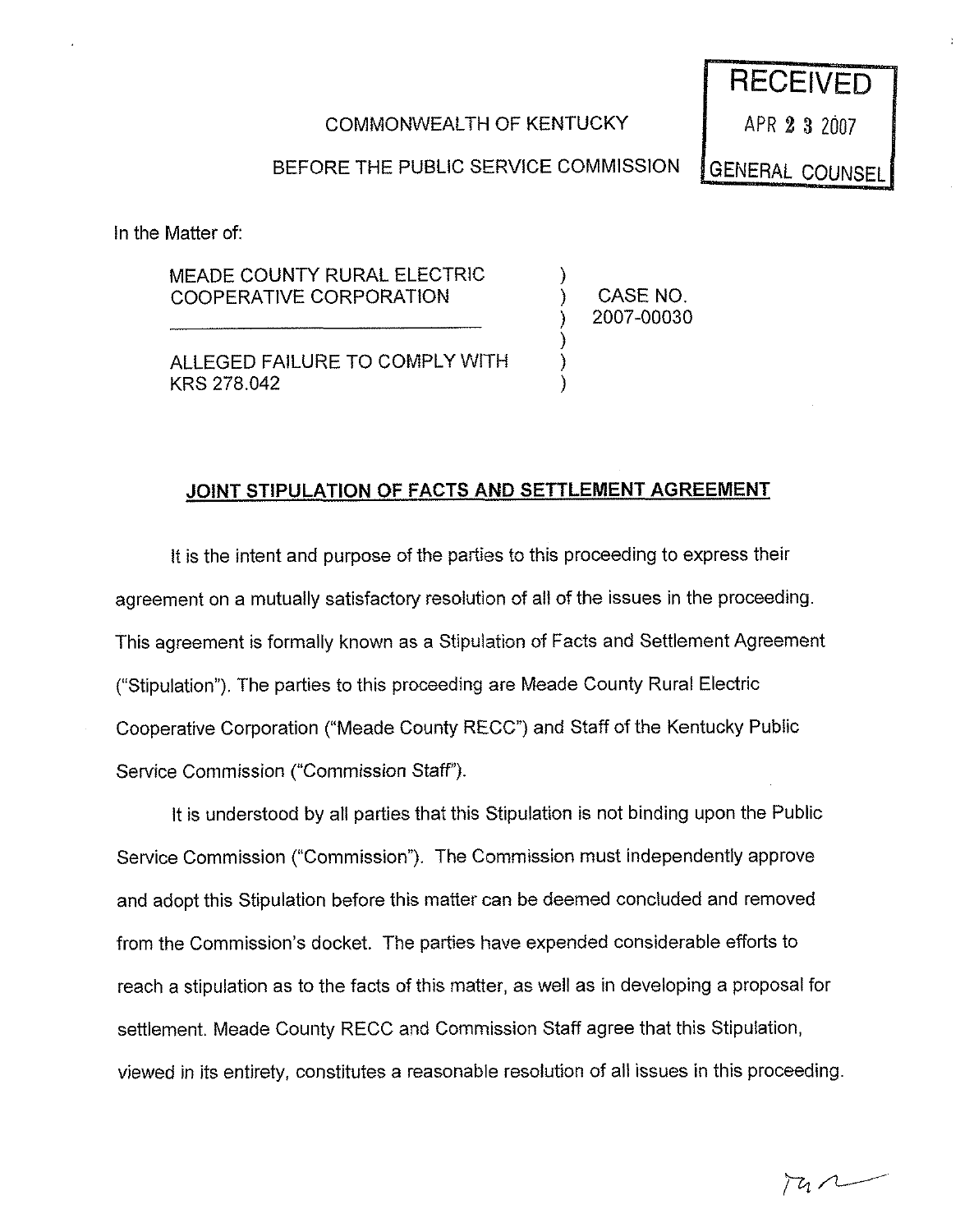In addition, the adoption of this Stipulation wiil eliminate the need for the Commission, Commission Staff and Meade County RECC to expend significant resources in litigating this proceeding and will eliminate the possibility of, and any need for, rehearing or appeals of the Commission's final order.

### STIPULATION OF FACTS

Meade County RECC and the Commission Staff submit this Stipulation of Facts for the Commission's consideration in rendering a decision in this proceeding. Commission Staff developed and submitted an Electric Utility Personal Injury Accident Report ("Report") on this matter.<sup>1</sup> The report alleges that on November 13, 2006, in McQuady, Kentucky, a city in Breckinridge County, Donald R. Taylor was electrocuted at the site of a Meade County RECC electric construction project. In March 2006, Meade County RECC hired Richardson Contracting ("Richardson") to serve as a contractor for a three-year electric system construction project.<sup>2</sup> Mr. Taylor was a Richardson employee and served as a lineman,

In the report, the Commission Staff stated that although Richardson had a supervisor on-site, Richardson was unable to produce documentation proving that a job briefing occurred with the employees prior to the start of that day's work to outline the

Case No. 2007-00030  $\sqrt{a}$ 

 $<sup>1</sup>$  The pages of the report are unnumbered. However, for the purpose of this</sup> Stipulation only, the parties agree that page numbers will refer to the actual physical order of the pages within the report.

 $2$  Richardson was selected as the contractor after submitting a winning bid to Meade County RECC for its project, as required under the regulations for the United States Department of Agriculture's Rural Utilities Service ("RUS"). A Richardson contract crew was rebuilding a 7200 volt, three-phase line at the site on the day of the accident.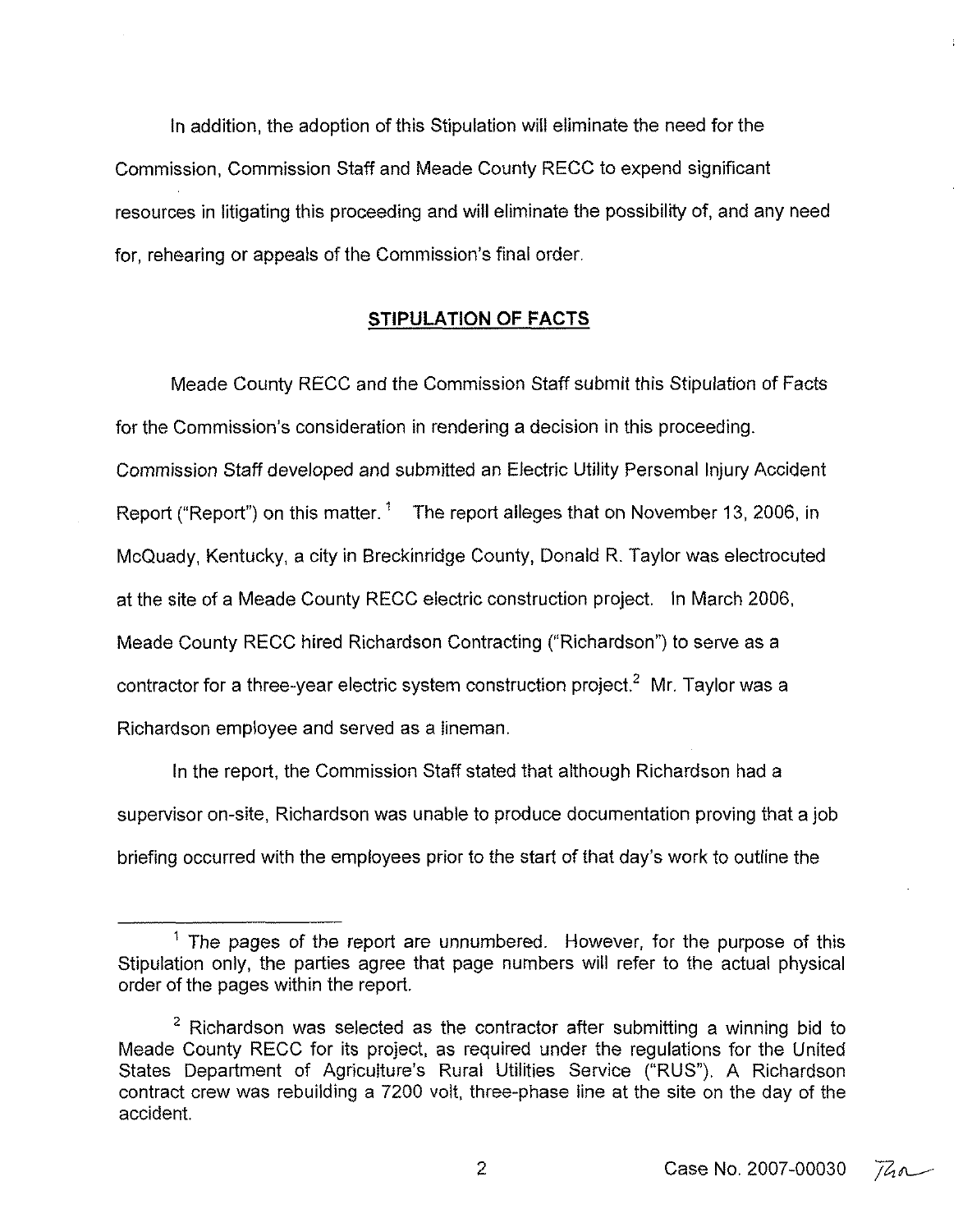nature of the equipment or lines to be used during the day. $3$  When the accident occurred, Mr. Taylor was in the bucket of a truck, holding a guy wire in his hand when he made contact with a 7200 volt phase wire that was not attached to a temporary hot arm extension. The 7200 volt phase wire was not covered by protective equipment at the time of the accident. Mr. Taylor attempted to take the end of the guy wire up with him instead of waiting for a crew member to get a hand line from another truck. Mr, Taylor was not wearing rubber gloves or sleeves at the time of the accident and grounding equipment for the truck was not being used. Mr. Taylor died at the scene due to electrocution. $<sup>4</sup>$ </sup>

By a Show Cause Order ("Order") dated, January 31, 2007, the Commission initiated this proceeding to determine whether Meade County RECC should be subject to the penalties prescribed in KRS 278.990 for eight probable violations of KRS 278.042, which requires an electric utility to construct and maintain its plant and facilities in accordance with the 2002 edition of the National Electrical Safety Code ("NESC"). The eight probable violations cited in the Commission's January 31, 2007 Order are as follows:

- 1) Section 41, Rule 410,C.1 <sup>8</sup> <sup>2</sup> —Responsibility Failure to supervise the safe operation of equipment and lines
- 2) Section 41, Rule 411.A.3—Protective Methods and Devices —Failure to conduct a job briefing to employees as to the character of the equipment, lines or work methods

3

 $3$  See Report, page 3, Probable Violations section.

 $4$  See Report, page 1, Accident Description, as submitted by Commission Staff. See also Report, pages 12 and 13, Summary and Investigation Results, a supplement to the Report, as submitted by Meade County RECC.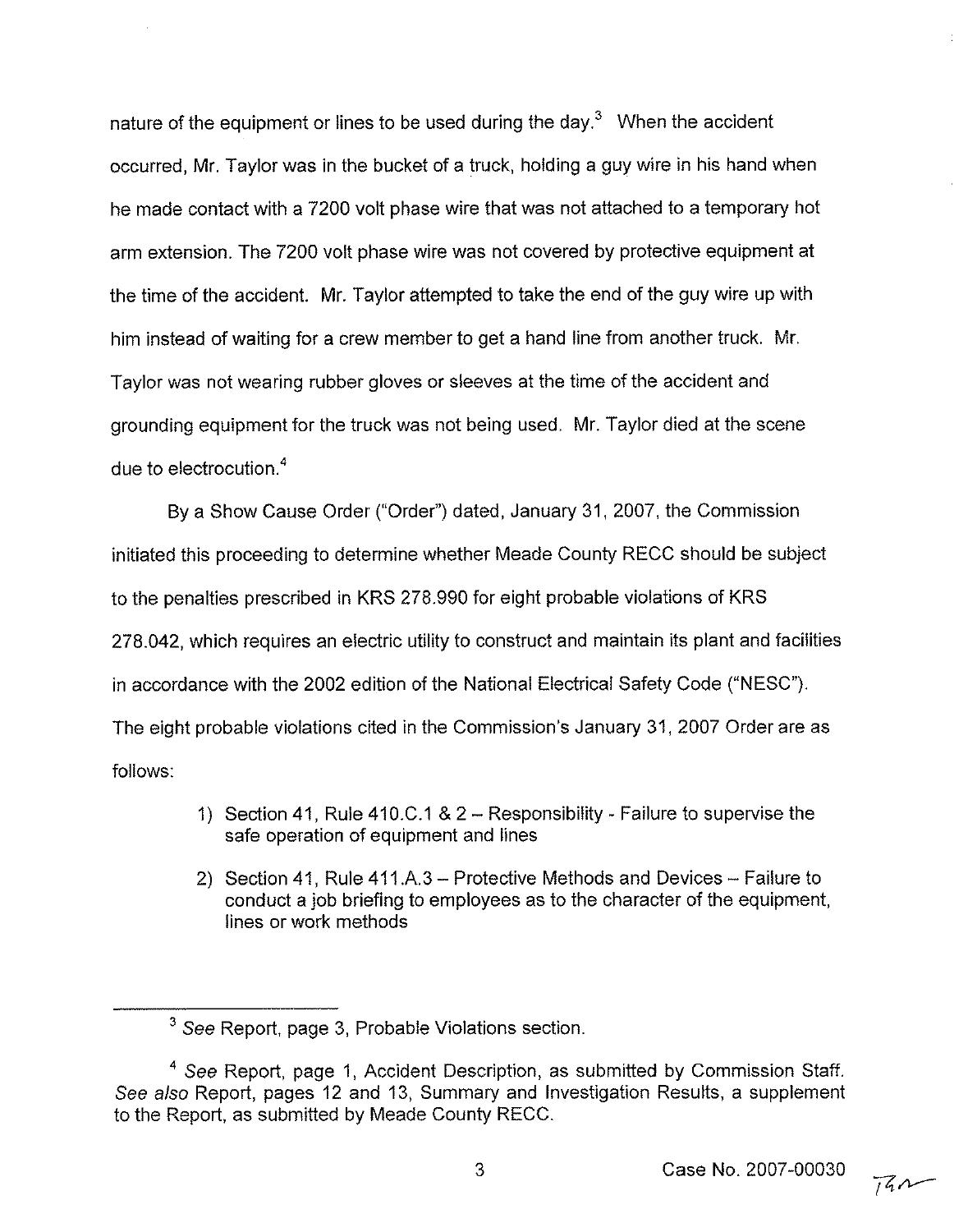- 3) Section 42, Rule 420.C.4 & 5 Safeguarding Oneself and Others -Employee failures
- 4) Section 42, Rule 420.H —Tools and Protective Equipment —Failure of an employee to use personal protective equipment, devices and tools
- 5) Section 42, Rule 421.A.1, <sup>2</sup> <sup>8</sup> <sup>3</sup> —General Operating Routines —Failure in the duties of the first-level supervisor
- 6) Section 44, Rule 441.A.i- Energized Conductors or Parts —Failure to adhere to minimum approach distance to live parts
- 7) Section 44, Rule 441.A.3 (a, b & d) Failure to take precautions for approach
- 8) Section 44, Rule 443.A.1 —Work on Energized Lines and Equipment— Failure to apply safeguards

On February 19, 2007, Meade County RECC filed a response to the

Commission's January 31, 2007 Order. In its response, Meade County RECC

stipulated to three of the NESC violations, but denied all other probable violations.<sup>5</sup> An

informal conference was scheduled and held on March 21, 2007. $^6$  Representatives for

<sup>&</sup>lt;sup>5</sup> Within its response. Meade County stated that some of cited violations were duplicative, arguing that they arose under overlapping NESC rules. See Meade Response, dated February 19, 2007, items 6, 7, and 8.

 $6$  At the informal conference, Mr, Blevins Bowlin, the President of Bowlin Energy, stated that he purchased Richardson Contracting in 2001. Mr. Bowlin stated the company's name was legally changed to Bowlin Energy near the end of the 2006 calendar year.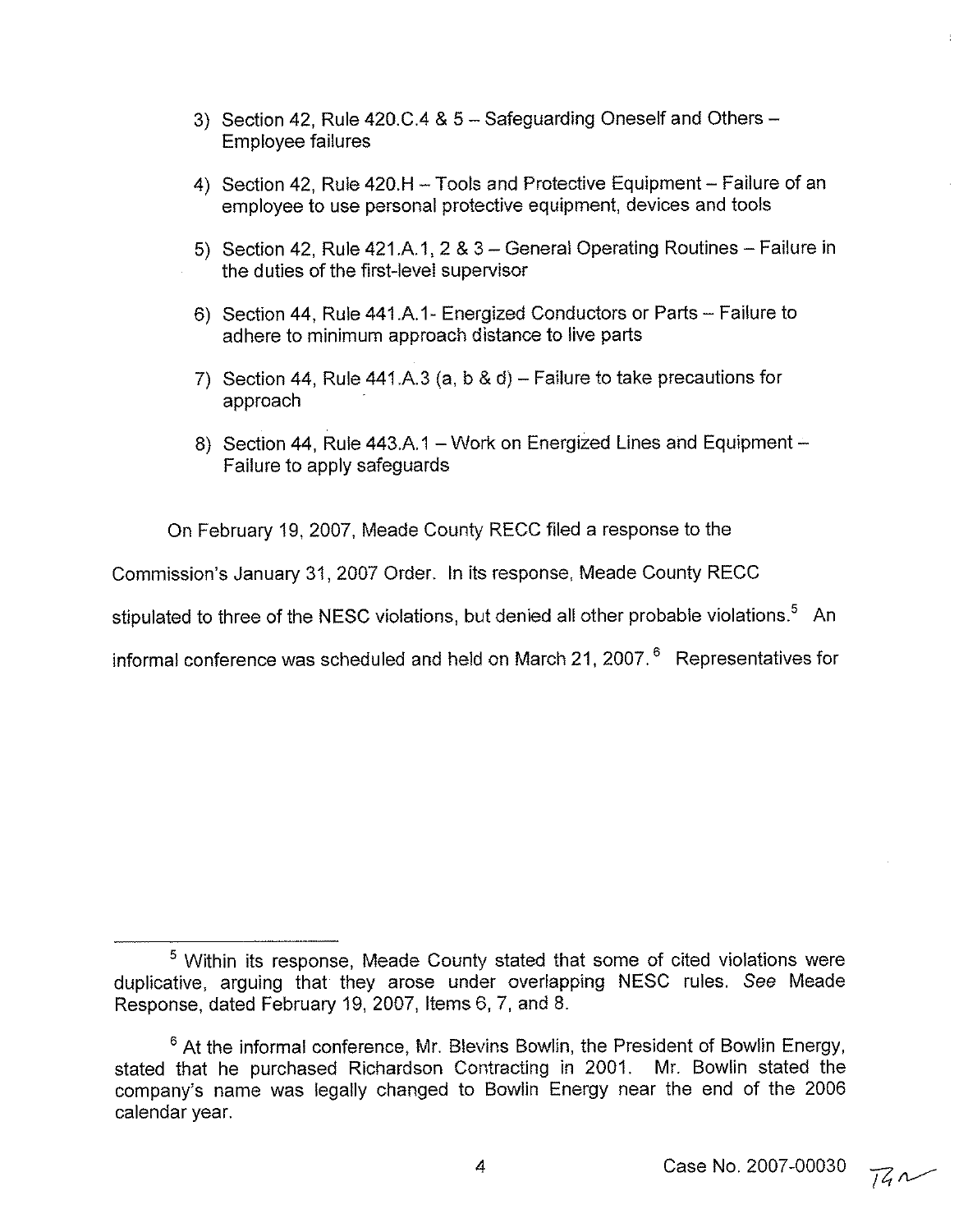Meade County RECC, Richardson Contracting and Commission Staff were in attendance,

 $761$ 

 $7$  During the informal conference, representatives of Richardson Contracting, (now d/b/a Bowlin Energy) stated that the company had implemented a number of new self-directed remedial measures since Mr. Taylor's accident and death. Such measures included hiring an outside safety consultant group to evaluate the company's safety policies and procedures. Additionally, the company has implemented a new written safety policy which must be agreed to by all employees and created a new policy requiring employees to sign and document receiving all gloves, sleeves, hardhats, eye protection and boots. Richardson has implemented other remedial measures beyond those noted in this Stipulation.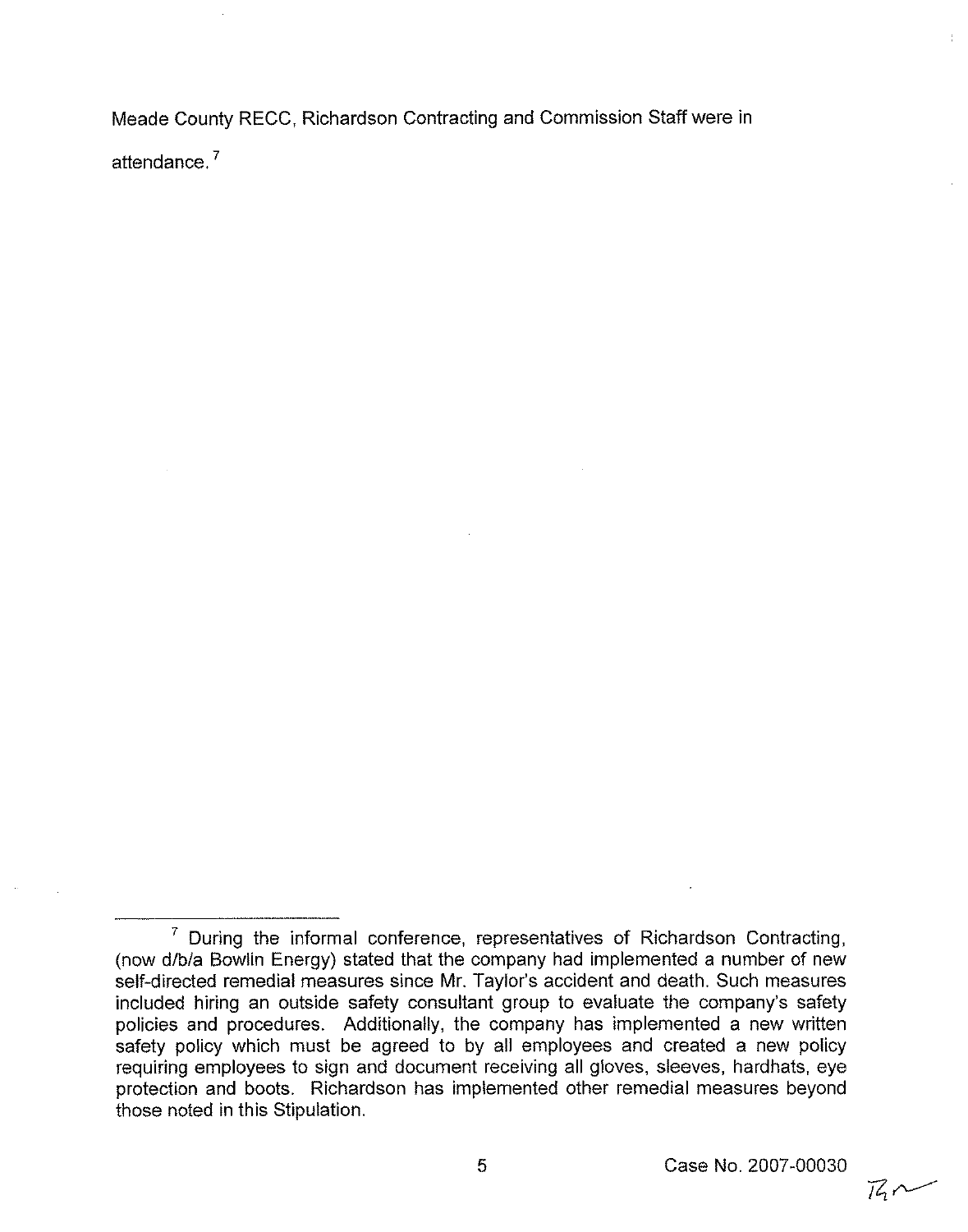### SETTLEMENT AGREEMENT

As a result of discussions held during the informal conference, Meade County

RECC and the Commission Staff submit the following settlement agreement for the

Commission's consideration in rendering its decision in this proceeding:

1) Meade County REGC agrees that the Commission Staff's Electric Utility Personal Injury Accident Report, Appendix A to the Commission's January 31, 2007 Order, accurately describes and sets forth the material facts and circumstances surrounding the incident giving rise to the Order.

2) Meade County RECC agrees to pay a civil penalty in the amount of NINE THOUSAND DOLLARS (\$9,000.00) in full settlement of this proceeding. The scope of this proceeding is limited by the Commission's January 31, 2007 Show Cause Order on whether Meade County RECC should be assessed penalties under KRS 278.990 for a willful violation of the NESC rules as made applicable under KRS 278.042. Neither the payment of the civil penalty, nor any other agreement contained in this Stipulation, shall be construed as an admission by Meade County RECC of any liability in any legal proceeding or lawsuit arising out of the facts set forth in the Electric Utility Personal Injury Accident Report, nor shall the Commission's acceptance of this Stipulation be construed as a finding of a willful violation of any Commission regulation or NESC rule.

3) Meade County RECC agrees to perform safety audits once each full calendar month on each Meade County RECC crew and each contractor crew, pursuant to the NESC, Audits will only be conducted on Meade County RECC crews and contractor crews performing work on Meade County RECC facilities. In the event Meade County RECC encounters extended emergencies and outages or contract crews are relocated outside Meade County RECC's service area, safety audits would not be required during that calendar month. Written summaries of each audit shall be maintained by Meade County RECC and one Meade County employee shall be designated as responsible for ensuring that the monthly audits are performed and that the written records are maintained and available for review by the Commission, upon request.

4) Meade County RECC agrees to have all contractor crews document, in written form, the occurrence of daily job briefing sessions, also known as "tailgate sessions". The records evidencing occurrence of the daily job briefing sessions are to be maintained by the contractor company in such a manner that Meade County RECC can audit and review those records at will.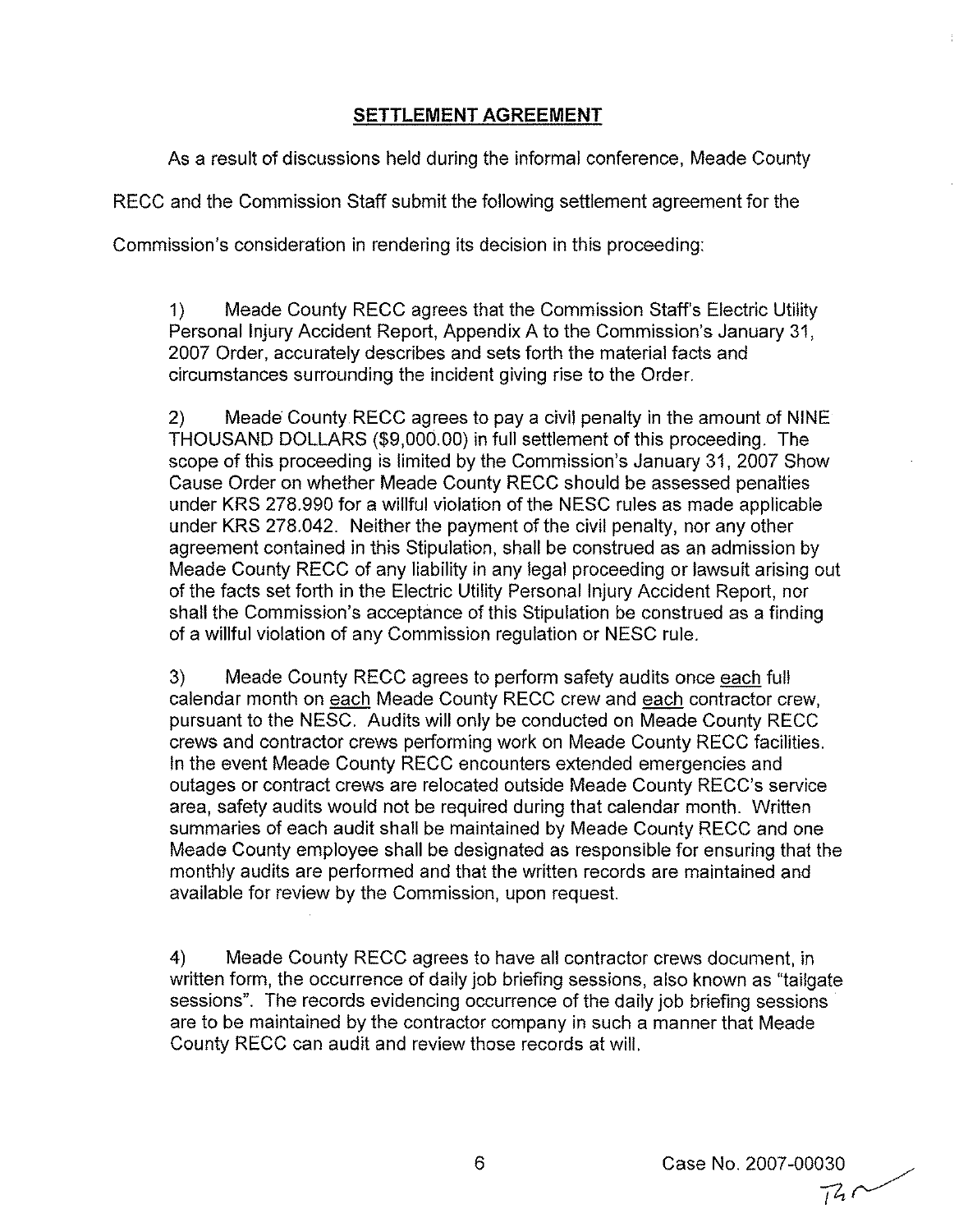5) In the event that the Commission does not accept this Stipulation in its entirety, Meade County RECC and Commission Staff reserve their rights to withdraw from it and require that a hearing be held on any and all issues involved and that none of the provisions contained within this Stipulation shall be binding upon the parties, used as an admission by Meade County RECC of any liability in any legal proceeding, administrative proceeding or lawsuit arising out of the facts set forth in the Electric Utility Personal Injury Accident Report or otherwise used as an admission by either party.

6) This Stipulation is for use in Commission Case No. 2007-00030 and no party to this matter shall be bound by any part of this Stipulation in any other proceeding, except that this Stipulation may be used in any proceedings by the Commission to enforce the terms of this Stipulation or to conduct a further investigation of Meade County RECC's service. Meade County RECC shall not be precluded or estopped from raising any issue, claim or defense therein by reason of the execution of this Stipulation.

7) Meade County RECC and Commission Staff agree that this Stipulation is reasonable, is in the public interest and should be adopted in its entirety by the Commission. If adopted by the Commission, Meade County RECC agrees to waive its right to a hearing and will not file any petition for rehearing or seek judicial appeal.